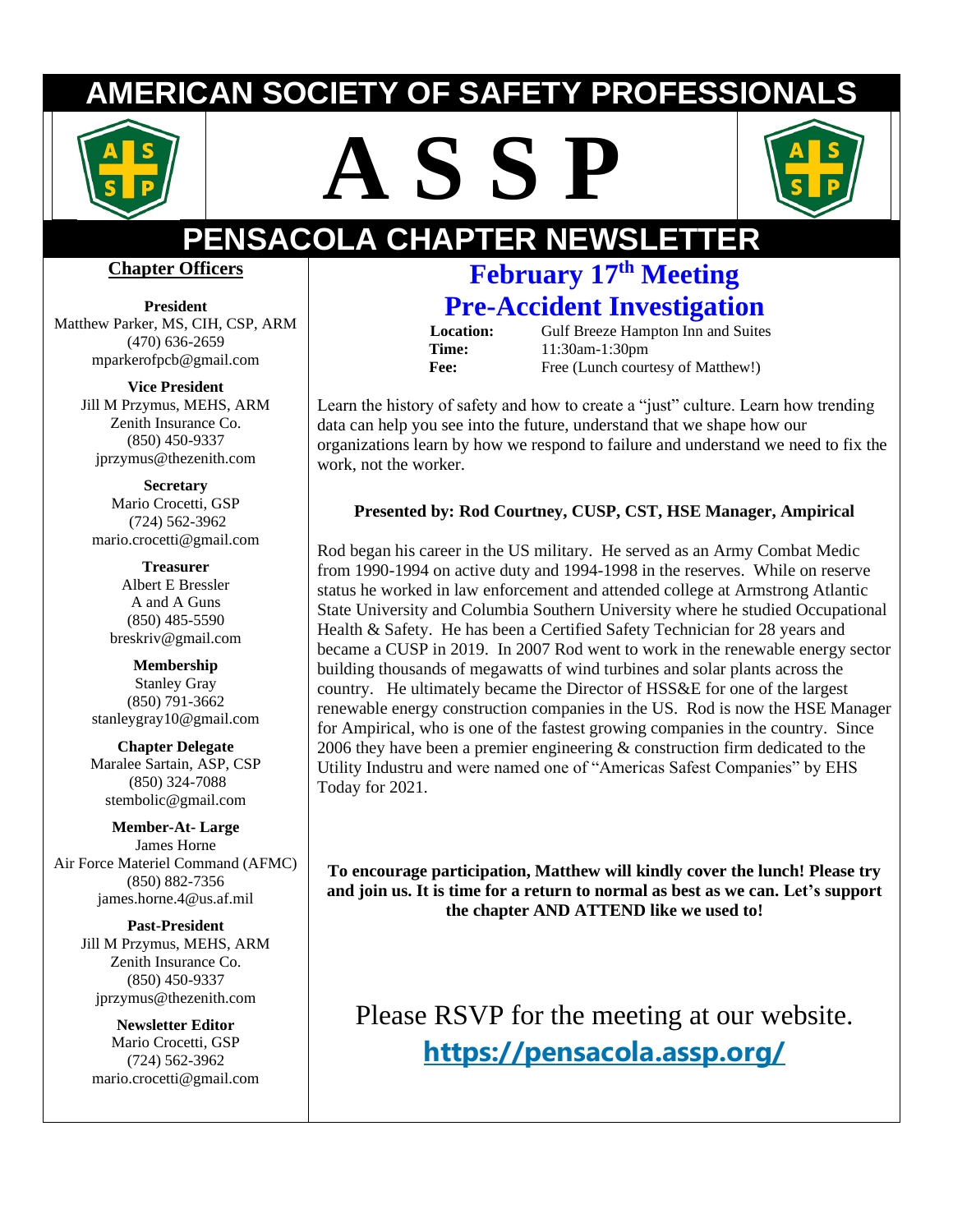#### **IH Corner**

#### **EPA Drafts Approach to Assess Ambient Air, Water Exposures to Fenceline Communities**

Last week, the EPA published a proposed screening-level approach for assessing ambient air and water exposures for communities near industrial facilities. The draft approach is intended to be used to evaluate potential chemical exposures and associated risks to "fenceline communities" in risk evaluations conducted and published under amended Toxic Substances Control Act (TSCA) legislation.

In its press release about the new draft methodology, the EPA explains that the previous administration narrowed the scope of the first 10 TSCA risk evaluations so that they "generally did not assess air, water, or disposal exposures to the general population." The EPA announced the reversal of this policy in June, declaring its intent to expand its consideration of exposure pathways for the first 10 TSCA risk evaluations.

The EPA previously said it will reopen and update the risk evaluation for 1,4 dioxane to consider whether to include additional exposure pathways that were excluded from the supplemental and final risk evaluations. The agency intends to use the newly proposed screening-level approach to determine if six other chemicals that were among the first 10 EPA evaluated under TSCA methylene chloride, trichloroethylene, carbon tetrachloride, perchloroethylene, NMP, and 1-bromopropane—present unreasonable risk to fenceline communities.

For further details, see EPA's [press](https://www.epa.gov/newsreleases/epa-releases-screening-methodology-evaluate-chemical-exposures-and-risks-fenceline)  [release.](https://www.epa.gov/newsreleases/epa-releases-screening-methodology-evaluate-chemical-exposures-and-risks-fenceline)

### **President's Message**

What if you threw a party and nobody came? That is the feeling I am getting for the Pensacola Chapter. We have scheduled an excellent slate of speakers for you, but we are only getting one or two of you to each meeting. We cannot continue to attract speakers with that kind of turnout. If you are a member of the chapter, YOU NEED TO PARTICPATE!!!

Our next meeting is scheduled for February 17th (third Thursday) at 11:30am. The topic is "Pre-Accident Investigations" and our speaker is Rod Courtney from Ampirical.

#### ATTENTION!!!! MEETING LOCATION CHANGED!!

The library was not available for this meeting. We will be meeting the Gulf Breeze Hampton Inn and Suites. The address is 61 Gulf Breeze Pkwy, Gulf Breeze, FL 32561

I will also be staying in town to host a happy hour (5:30pm) at McGuires. PLEASE LET ME KNOW IF YOU CAN COME!! We will not have a presentation, but please come out if evenings are better for you. I am trying to gauge the relative interest in meeting times. YOU MAY ATTEND BOTH!

Now, here is the bad news. The chapter may fold if you don't start coming. The Pensacola Chapter was originally carved out of the Mobile Chapter footprint. We will be merged back in if the Chapter is found by ASSP to be non-compliant. We currently do not have a candidate for President and I doubt the Vice President candidate will remain on the ballot without one. Without officers there will be no meetings. Without meetings and associated reporting, the chapter will be non-compliant. We can surrender the Charter before that occurs, but it has the same net effect.

Interestingly, we just had a meeting in Tallahassee. We only have 12 members in that area and four of them showed up. For contrast we have 80 members in the rest of the chapter and only 1-2 of you have been participating.

So it's time to "put up". I have risen to President in three chapters (Augusta, Atlanta, and Pensacola). I've done it twice in one of those. We affectionately refer to people like me as retreads. That means former officers are welcome and encouraged to take another tour of duty. But whether you are a retread or willing to jump in the ring the first time, we need you now. YOU DO HAVE TIME TO GET INVOLVED. The question is whether or not it's a priority for you! We need nominees for President and Secretary ASAP. Please email Stanley Gray (stanleygray10@gmail.com) to volunteer.

Sincerely concerned,

Matthew Parker MS, CIH, CSP, ARM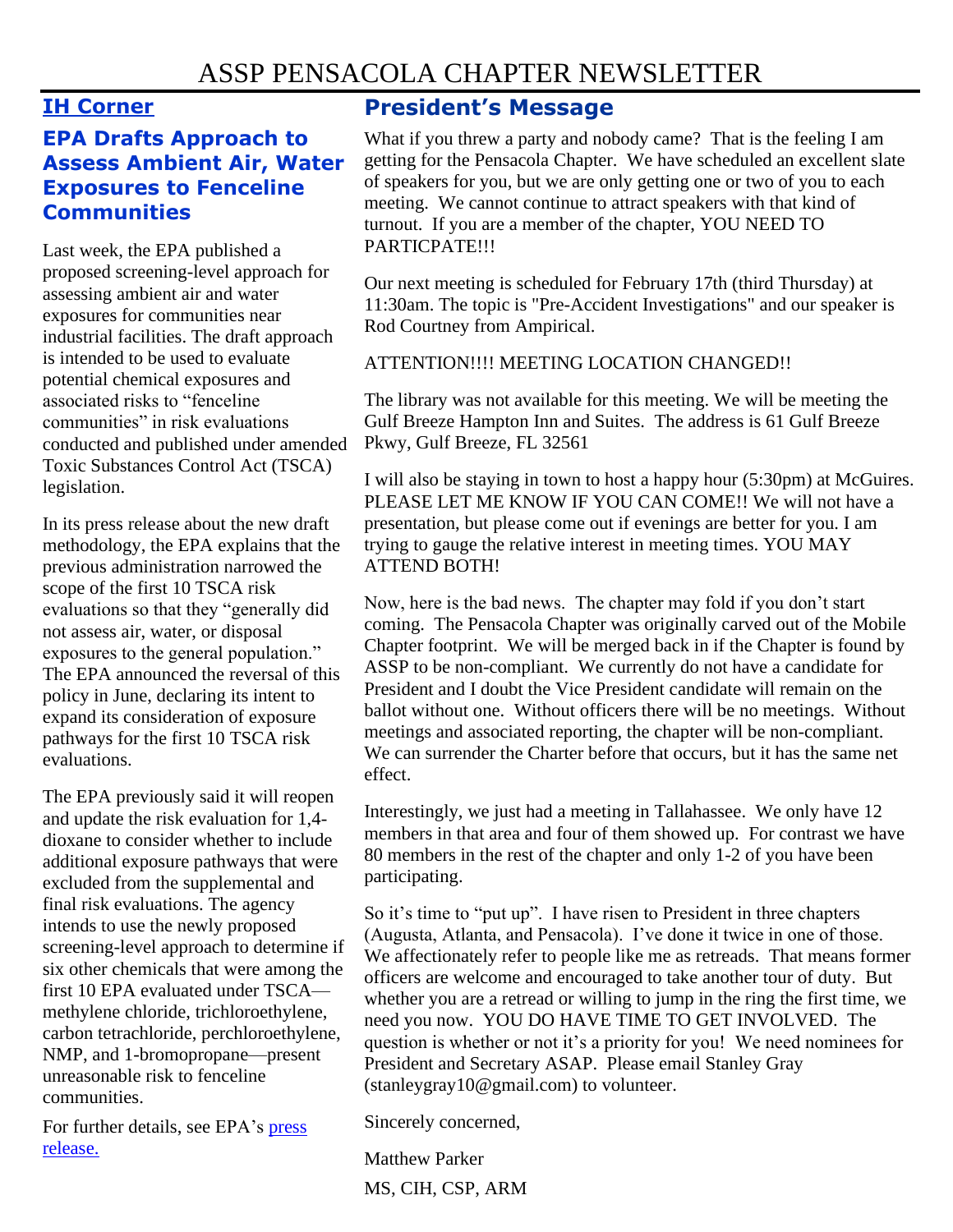## ASSP PENSACOLA CHAPTER NEWSLETTER

#### **Future Meetings: Third Thursdays Put these on your calendar NOW!!!!**

#### **March 17, 2022**

If the Fish Aren't Biting, Its Time to Change the Bait, Danny Smith

#### **April 21, 2022**

Risk Assessment in Joint Employer Environments, Scott Debow

### **Call for Speakers**

We are seeking suggestions, ideas, recommendations, proposals, hints, etc. for speakers for the ASSP meetings. Please contact us with your thoughts!

#### **Newsletter Stuff**

Please forward this newsletter to any other in the chapter area that might be interested. If you wish to be added to our mailing list, please email mario.crocetti@gmail.com

#### **Membership Stuff**

Ready to join? You can apply online: [https://store.assp.org/PersonifyEbusiness](https://store.assp.org/PersonifyEbusiness/Membership/Join-ASSP) [/Membership/Join-ASSP](https://store.assp.org/PersonifyEbusiness/Membership/Join-ASSP)

## **Jobs**

<http://jobs.assp.org/>

[https://jobs.bcsp.org](https://jobs.bcsp.org/)

[http://www.ehscareers.com](http://www.ehscareers.com/)

[https://pensacola.assp.org](https://pensacola.assp.org/)

If you have an opening at your organization you would like to share with the chapter and have posted for members to view, let us know!

## **Tallahassee Meetings**

Tallahassee Members, we will be holding supplemental meetings at your end of the Chapter territory this year. We will try to do a full chapter meeting there, but at a very minimum will do a

local meeting for you to facilitate local networking. If you know a location for the meeting or have an idea for a speaker or topic, contact Matthew Parker or Mario Crocetti.

### **Membership Benefits**

ASSP is where OSH professionals find a vibrant community, one that helps them grow professionally through education, networking and advocacy for the profession. Through our member communities, ASSP connects OSH professionals across all industries, genders, generations and ethnicities, and enables them to engage with one another on a global scale. Safety Education and Training, Safety Publications, Career Support, Safety Advocacy, Safety Standards, Student Resources, Member Recognition. If you need some hints on convincing your boss, click here. [https://www.assp.org/membership/benefits-qualifications/employer](https://www.assp.org/membership/benefits-qualifications/employer-justification)**[justification](https://www.assp.org/membership/benefits-qualifications/employer-justification)** 



"Reach for your goals" shouldn't apply to ladder safety!

## **Photo of the Month**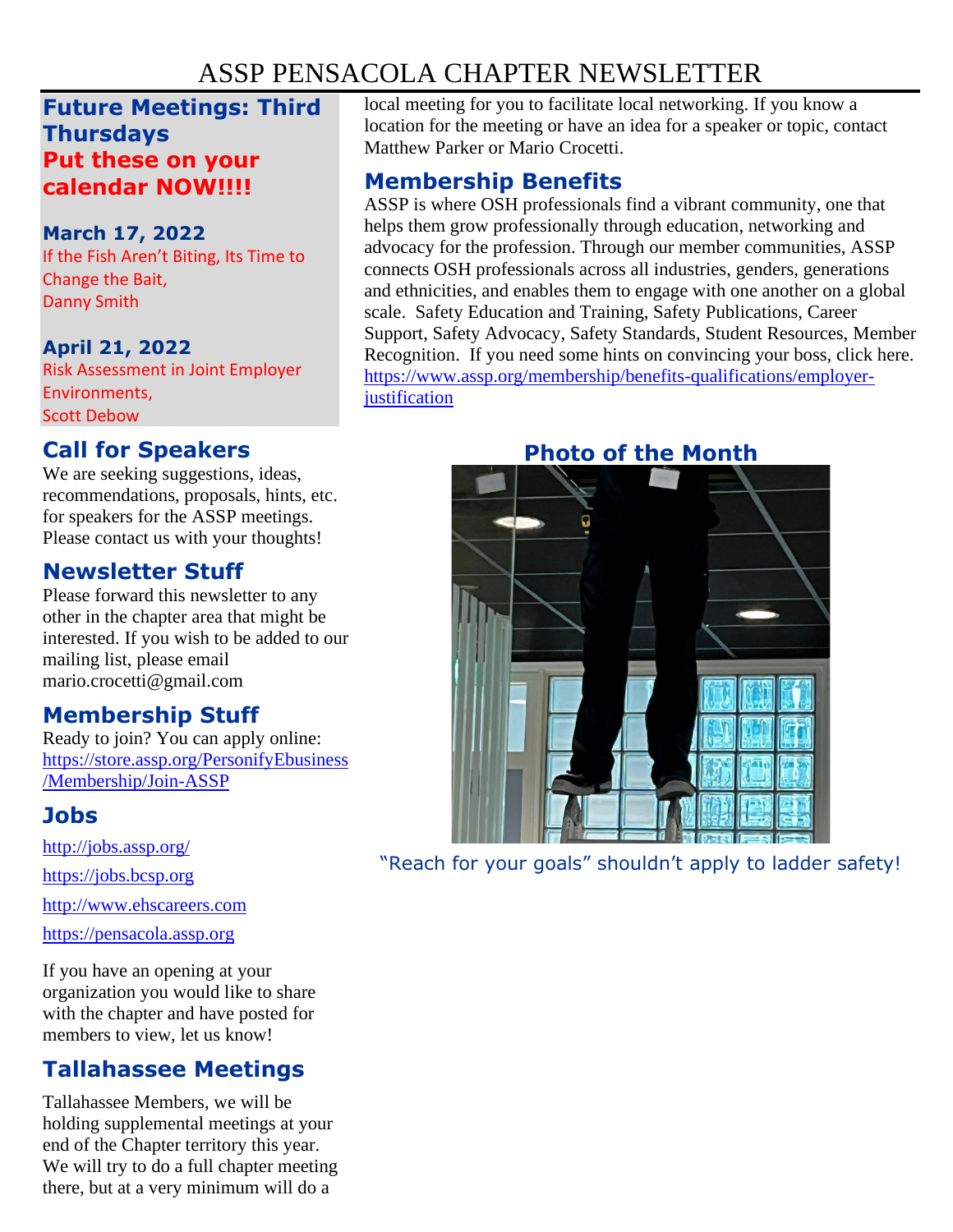#### **OSHA, Trade Group Update Safety Guide for Working with Robots**

As companies are using robotic technologies to perform dangerous or repetitive tasks, employees are now working with robots more often. The World Robotics 2021 Industrial Robots report estimates currently that more than 310,000 industrial robots now operate in U.S. factories. While the robots can provide benefits to the workplace, they also introduce new hazards such as struck-by/caught-between, crushing and trapping, electrical, hydraulic, pneumatic and environmental.

Back in 2017, the U.S. Department of Labor's Occupational Safety and Health Administration, National Institute for Occupational Safety and Health and the Association for Advancing Automation (formerly the Robotic Industries Association) formed an alliance to share technical knowledge, improve awareness about workplace hazards and appropriate safeguards, and identify needed research on the use of traditional industrial and emerging collaborative robotic technologies.

Recently, the alliance updated and expanded a chapter in the OSHA Technical Manual on [Industrial Robot](https://www.osha.gov/otm/section-4-safety-hazards/chapter-4#safety)  [Systems and Industrial Robot System](https://www.osha.gov/otm/section-4-safety-hazards/chapter-4#safety)  [Safety.](https://www.osha.gov/otm/section-4-safety-hazards/chapter-4#safety) Updates include technical information on the hazards associated with industrial and emergent robot applications, safety considerations for employers and workers, and risk assessments and risk reduction measures.

The manual serves to guide OSHA compliance officers as they perform inspections at facilities with robotic systems, and provides a technical resource for safety and health professionals overseeing the use of robotic systems in workplaces.

## **A Risk-based Approach to Managing Fatigue**

The COVID-19 pandemic has radically altered the way we work, and the way work is organized. Mandatory and voluntary lockdowns ushered in a new era of remote telework, as employers in the public, private, and non-profit sectors sought ways to adapt, continue their operations, and provide products and services to their customers, clients, members, and constituents. Workers deemed "essential" continued to report to their jobs — too often without adequate personal protective equipment and too often paying the price in illness and death (see [here,](https://thecounter.org/covid-19-cases-deaths-meatpacking-plants-far-higher-house-subcommittee/) [here,](https://www.advisory.com/daily-briefing/2021/04/14/health-care-workers-toll) [here\)](https://www.who.int/news/item/20-10-2021-health-and-care-worker-deaths-during-covid-19). Now two years in, with establishments and offices beginning to open up, some workers are returning to very different physical workplaces. They are donning masks and may (or may not) find other public health safeguards in place, e.g., testing or vaccination requirements, barriers, social distancing, etc. And, finally, engineering controls like ventilation and air purification are getting the attention they deserve, given their place and effectiveness in the time-tested [hierarchy of controls, now](https://tools.niehs.nih.gov/wetp/public/hasl_get_blob.cfm?ID=12543)  [applied to COVID.](https://tools.niehs.nih.gov/wetp/public/hasl_get_blob.cfm?ID=12543)

#### **Telework Is Here to Stay**

But while many workers venture out into changed work environments, many others will continue to work remotely from home, alone, often in makeshift spaces with repurposed furniture. Global Workplace Analytics [estimates](https://www.apollotechnical.com/statistics-on-remote-workers/#:~:text=Global%20Workplace%20Analytics%20estimates%20that%2025%2D30%25%20of%20the%20workforce,be%20working%20remotely%20by%202030.) that 36.2 million workers or 22% of Americans will be working remotely by the year 2025. This is an 87% increase from prepandemic levels. For more information on teleworking rates and lost work in the U.S. during the pandemic, see the Bureau of Labor Statistics [here.](https://www.bls.gov/opub/mlr/2021/article/teleworking-and-lost-work-during-the-pandemic-new-evidence-from-the-cps.htm) For information on the sociodemographic characteristics of U.S. workers who switched to telework during the pandemic, see the Census Bureau [here.](https://www.census.gov/library/stories/2021/03/working-from-home-during-the-pandemic.html) For a more international look at teleworking trends and prospects, see OECD [here.](https://www.oecd.org/coronavirus/policy-responses/teleworking-in-the-covid-19-pandemic-trends-and-prospects-72a416b6/)

Telework has its pros and cons, risks and benefits – especially in the current context. For some, telework was and remains a welcome innovation, a perk only available to some. It means no commute or commuting costs, no rigid work hours, more flexibility, and an ability to "balance" work and family obligations. But telework put into place because of and now prolonged by the COVID-19 pandemic has also come with a cost to some workers – isolation, loneliness, anxiety, depression, fatigue, lack of social and coworker support, disrupted routines, and burnout.

#### **Enter "Resilience"**

These negative impacts of telework have raised to prominence the concept of "*Resilience" –* basically the capacity to adapt well to difficult situations: in this case, adapting to the changes and challenges associated with telework and recognizing that it may be extended for a time or even become the "new normal" for some workers.

To foster resilience, many employers are providing ways to help their workers cope with burnout and develop resilience in the face of the pandemic and its intersecting challenges (see [here](https://www.prnewswire.com/news-releases/mental-health-digital-solutions-top-list-of-employee-wellness-trends-for-2022-according-to-wellable-labs-report-301453839.html) and [here.\)](https://www.benefitspro.com/2022/01/05/90-of-employers-say-theyre-investing-more-in-mental-health-programs/) These include, for example, mindfulness, self-care, and stress management